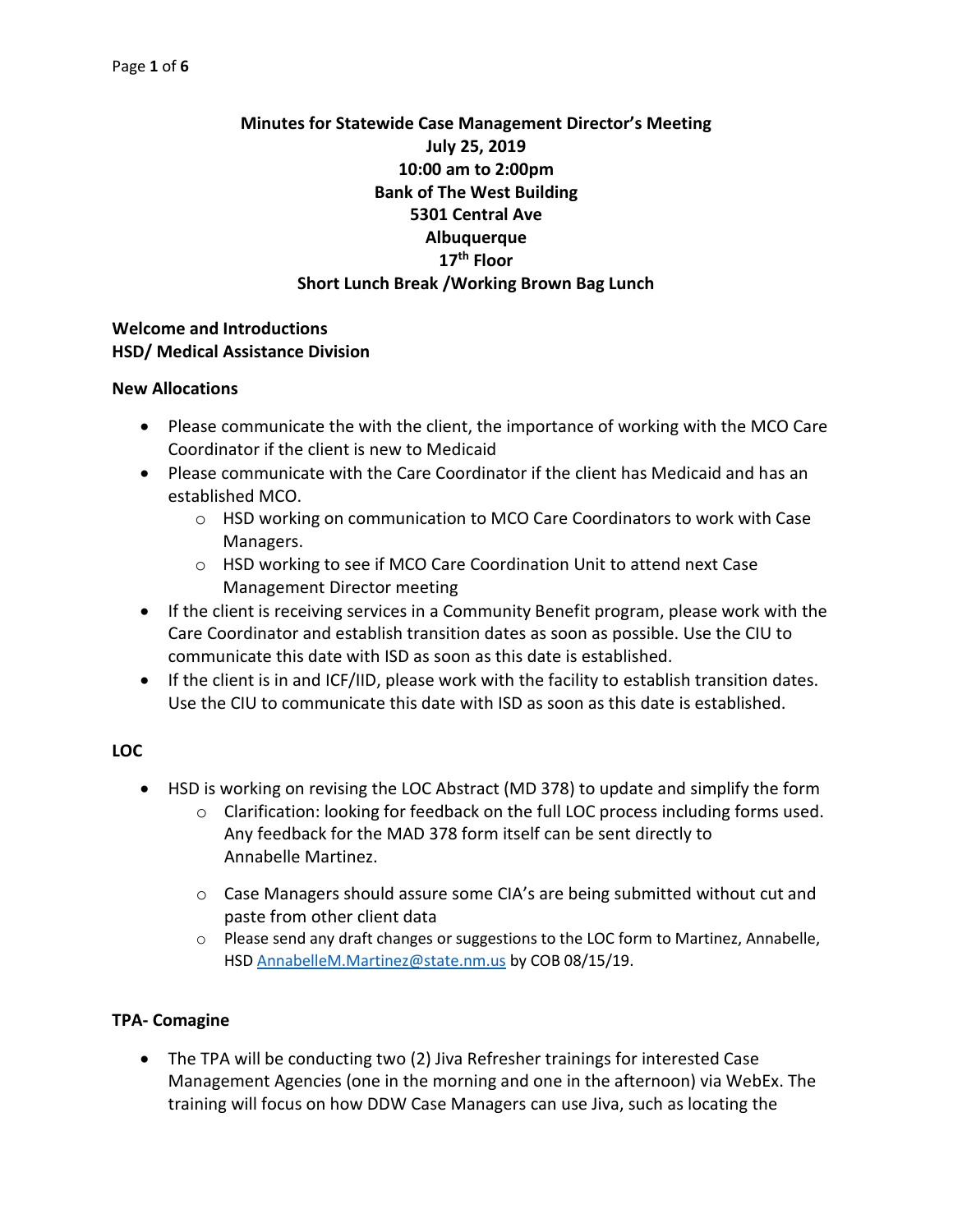established LOC episode, submitting questions to the TPA, locating LOC reminder letters, explain why episodes are voided and where to find the replacement episode, how to print documents from the Documents tab, and how to distinguish when an episode is opened/closed. Tentative training date will be in September. Look for a email invitation and updates on Comagine splash page.

- Reminder: For budgets that are submitted to the Outside Reviewer (OR) which result in a RFI by the TPA, the OR must respond to the RFI, not CM's directly. Responses received by the CM's directly will not be acted on, and CM's will be redirected to work with the OR to resolve the RFI.
- For guidance completing budget worksheets CM's should contact the designated DOH Regional Coordinators. The TPA is unable to provide guidance on how to complete a budget worksheet or advise case managers regarding units.
- For new allocations, the TPA will create the Jiva LOC episode once the TPA receives the PFOC from DOH. In order for the TPA to complete the episode creation, the TPA must enter a LOC date. The TPA will enter the date from the allocation letter to create the episode, however, when the LOC is reviewed and decisioned, the TPA will change the LOC start date to the date the TPA completed the review. The LOC start date should be the date the TPA completed the review for new allocations, not the date of the allocation letter. If CM's have questions regarding the LOC start dates on a "closed" or "decisioned" episode, please call the TPA directly. Notes left in closed episodes will not create an alert for the TPA.
- The TPA will no longer create LOC episodes a year prior to LOC expiration dates. CM's will find that this new process is easier to locate LOC episodes. The TPA is utilizing the 1915c Client Tracking List to identify expiring LOC's.

## **Bureau of Behavioral Supports (see attached Memorandum dated July 17, 2019)**

• Funding for Staffing of DD Waiver Participants during Hospital or Nursing Home Admission

## **Annual Training Discussion**

- The DD Waiver Service Standards currently require an annual Abuse Neglect and Exploitation (ANE) refresher course. Other areas where the case management system would benefit from increased competency in progressive practices include: health care for people with IDD and person-centered planning, assessment, linking, monitoring, and DD Waiver standards.
- It was discussed the possibility of requiring annual training for case management system.
- DDSD will continue to discuss the possibility of an annual training requirements.
- Please send any suggestions to Leah Manning at [Leah.Manning@state.nm.us](mailto:Leah.Manning@state.nm.us) by COB
- August 16, 2019.

## **Dual Caseload for DD Waiver and Mi Via Discussion**

Person Centered Process. An individual may benefit from changing waivers while maintaining the same case manager/consultant across the lifespan.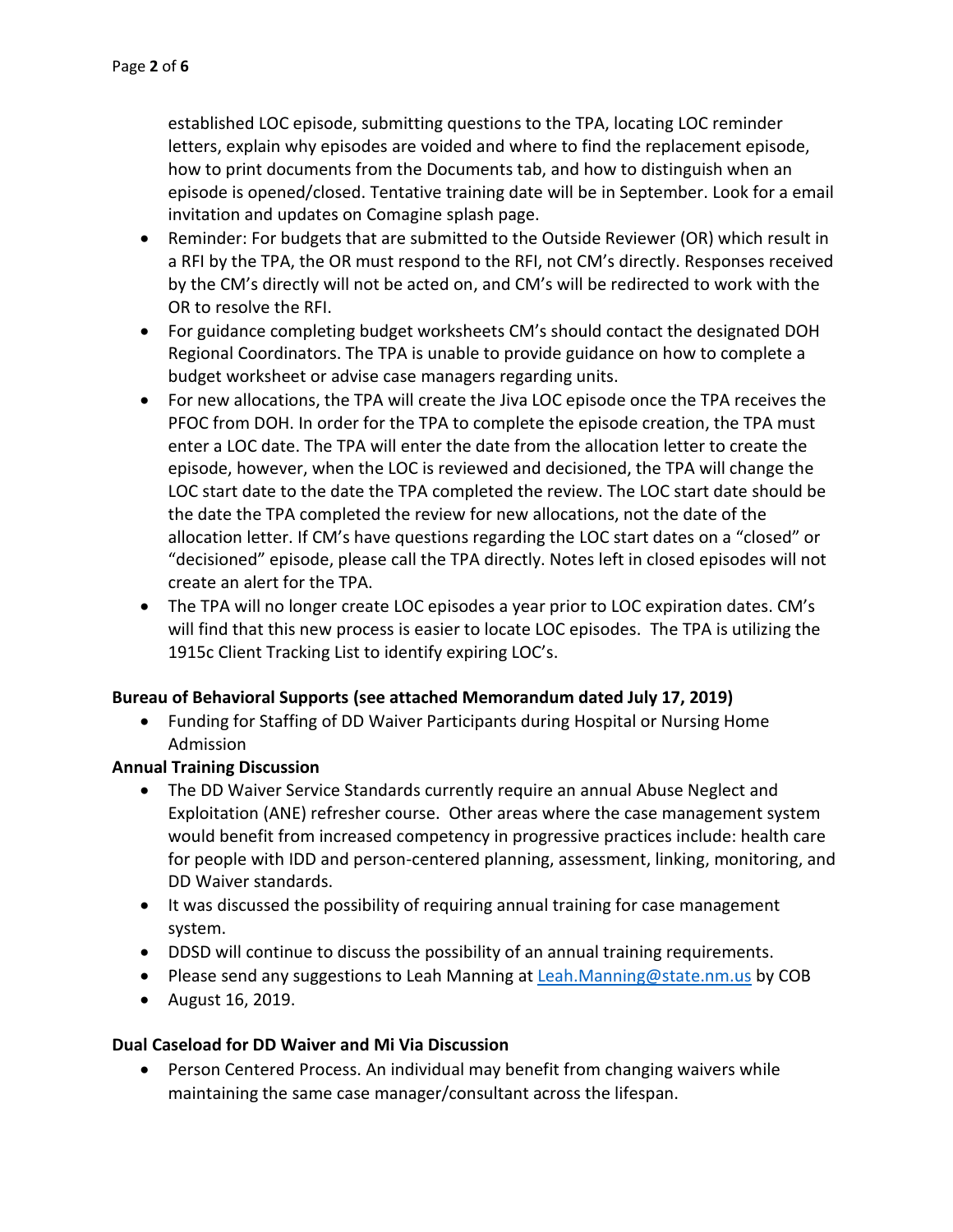- It was discussed the possibility of considering dual caseload for case managers and consultants.
- DDSD will continue to discuss the possibility of dual caseloads.
- Please send any suggestions to Leah Manning at [Leah.Manning@state.nm.us](mailto:Leah.Manning@state.nm.us) by COB August 16, 2019.

### **12:00-12:20 Break -Working Brown Bag Lunch**

### **Updates and Check-ins (DDSD)**

### **Community Inclusion (see attached Strike Force Document)**

- We are working on a pilot document to cover the Work, Education and/or Volunteer History Section of the ISP, to use with JCMs to provide a more accurate reflection of the information we are asking you to document
- We want to ask questions that are relevant to the PCA and the DD Waiver Standards and to help CM's succeed with a form that is more in-line with our current system requirements
- We will be looking for quality, narrative documentation and descriptions to meet the DD Waiver standards
- The Community Inclusion and Case Management Coordinators will be in touch with more information. This will be a quick turnaround-expect to hear from us very soon.
- Beginning for ISPs with October start dates the Work, Education and/or Volunteer History Section of the ISP will likely be blank and we will begin piloting the ISP Employment Addendum.

#### **DD Waiver Renewal**

- See attached high level timeline. Any thoughts about DD Waiver Renewal can be emailed to Christina Hill and Leah Manning.
- Melinda Broussard and Lecie McNees are the CM representatives for the ACQ Steering Committee. Future Task force/Focus Groups will be scheduled, and others are welcome outside of the Steering Committee. More Information to come

## **Site Visit Tool for Statewide Data**

- See attached quarterly report on aggregated data from Site Visits. Review with case managers and provide any feedback about systemic recommendations to Leah Manning an Christina by email by **8/30/2019.**
- DDSD will continue with quarterly reports and work internally and with CM Directors to determine QI initiatives as relevant

#### **Provider Application**

- A new provider application and review process has been developed.
- "soft implementation" beginning now. 15 provider agencies including one CM agency were training this week on the new application and review process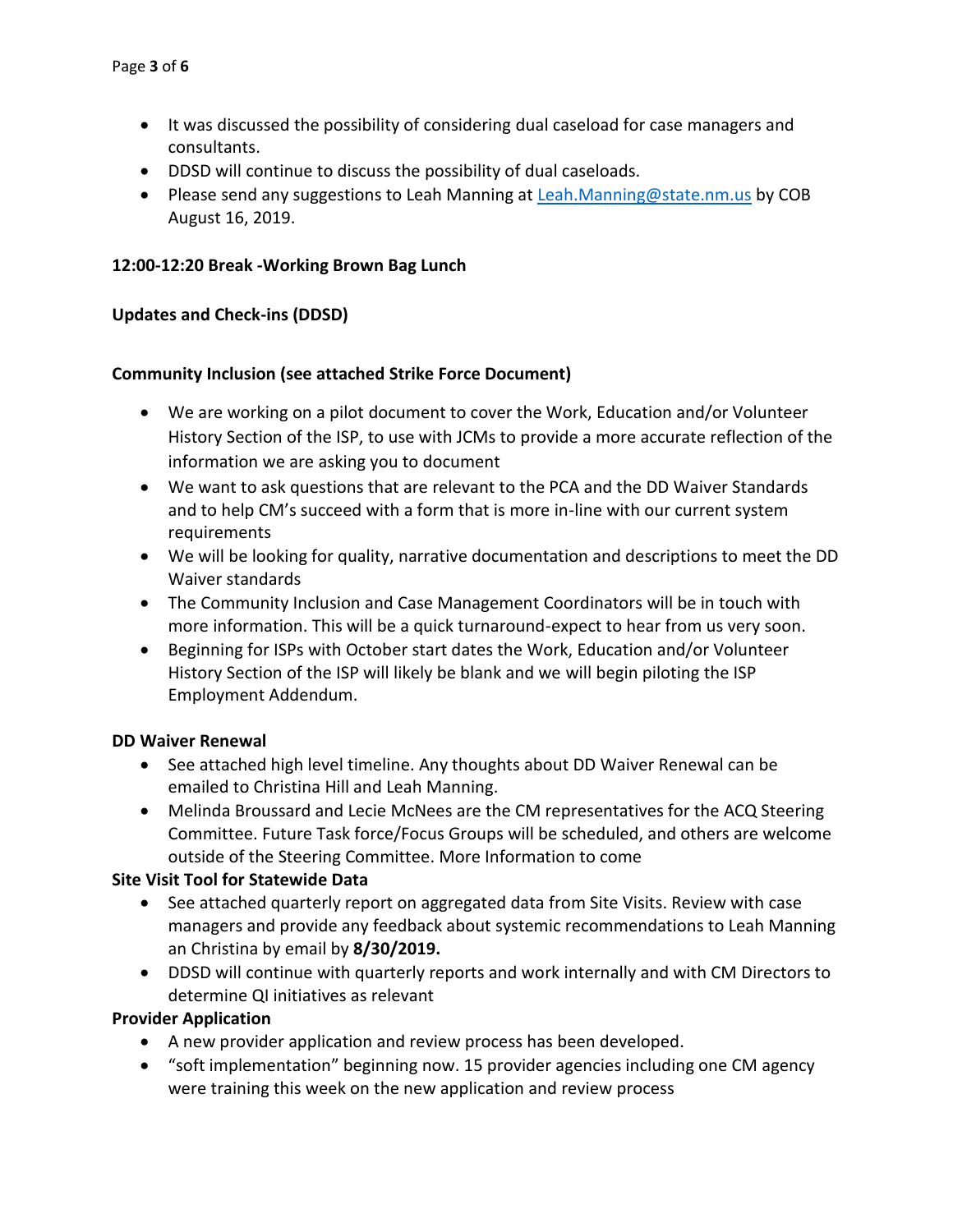- Modifications may be made in the beginning stages of implementation
- PEU- Tammy Barth will continue to send communication and the application when agency renewal is due.
- The new application will be posted Aug  $1<sup>st</sup>$  but due to potential changes during beginning stages of implementation please do not complete an application unless you have been contacted by Tammy Barth

#### **Rate Study**

- Final report posted on website
- Financial impact part of contractor's work
- Rate increases are supported by DOH/HSD but will need an amendment to approved waiver and funding to implement
- Plans in place for FY 20 exact implementation date to be determined

### **JCM Settlement Agreement-**

### **Paragraph 11**

- Lists generated by DDSD- Bureau of Systems Improvement using GER data, eCHAT and Aspiration Risk data and definitions in the settlement agreement. DDSD is responsible for identifying JCMs needing review
- Regional CM Coordinators have started agency visit sand working with the tool
- See attached for summary of CM suggestion made to the tool draft and DDSD responses
- Problems with implementation can be brought to RO office and modifications may be made as we go if inadvertent issue arise
- LCA Letters have gone out from RO's
- Call Reginal office with questions
- Face to face IDT meetings may not be needed depending on circumstances but discussion and documentation of such is needed

#### **Therap Case Notes**

#### **Link: https://help.therapservices.net/app/new-mexico**

- In checking for those case notes:
	- Be sure your search parameters are correct i.e. dates, have the provider administrator use the activity tracking section, and put in the user's name and then a date range of when they thought the note was added into Therap. (can only search for 30 days at a time) It's hard to research the issue without a date.
- Use Live Chat when issues surface it is much easier to research
- At least 5 other states use Case notes and no systematic issues (except that location in where the internet access was cut off).
- NM is the only state with this issue. (Therap works with multiple states and large systems without this issue)
- In May at the issues, it seemed like the root cause was saving the questionnaire, then not saving the case note itself.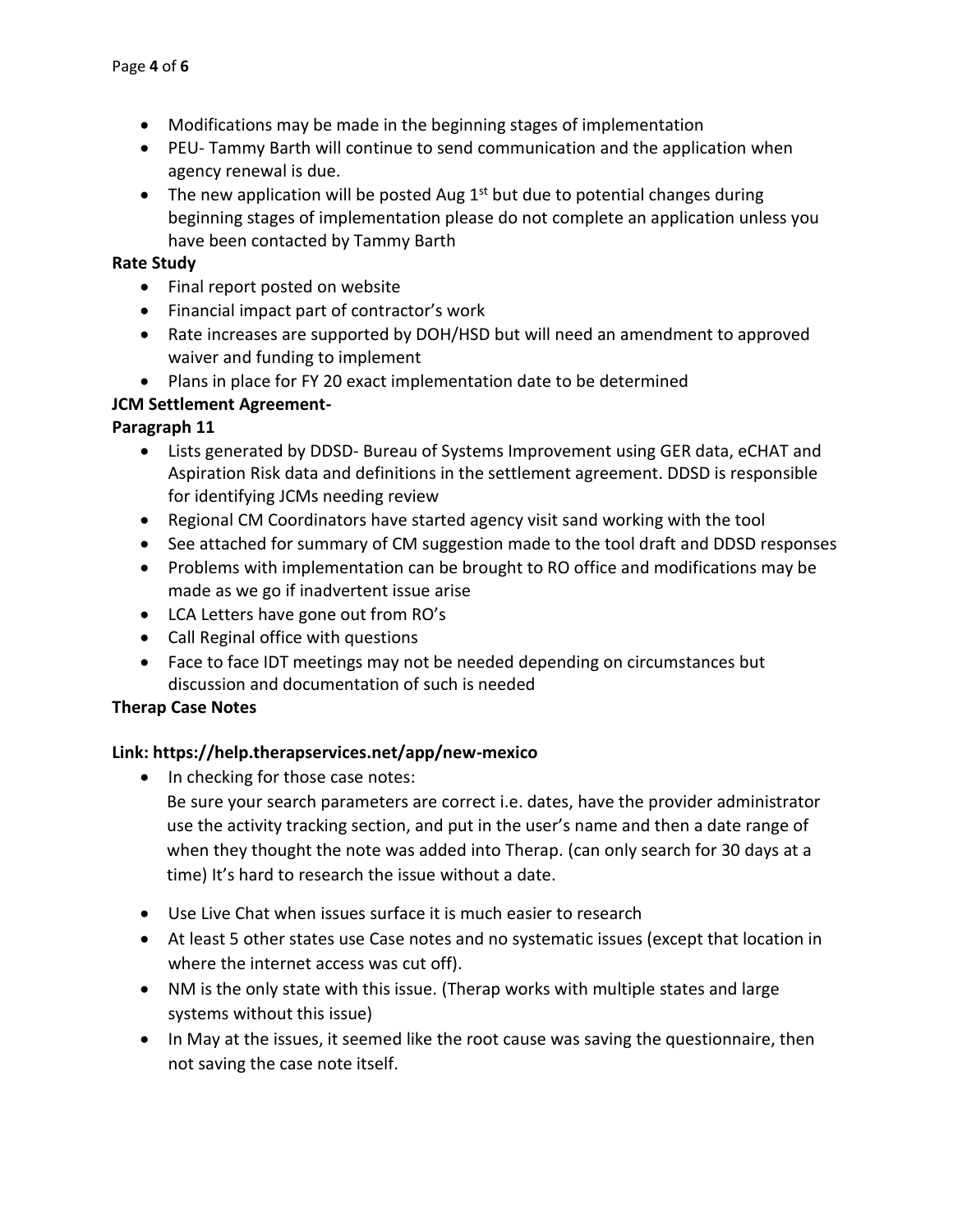- August 1 Join Therap Webinar from Therap Help and Support page Deb Hibbard and Therap CEO will be available to answer questions
- PHI research issue must be sent separately please Scomm and include date, name

# **Therap Report Library**

- From Agency Admin account look for NM specific reports (see attached handout)
- Data is agency specific and does not contain other agency data be sure IDFs are correct

## **QMB**

## **Survey Process expectations**

- Updated CM survey tool went into effect on July 1, 2019.
- Changes to survey process:
	- $\circ$  QMB will use the approved provider agreement as a means to review P&P, as well as other admin requirements. If the providers has recently revised or renewed agreement, please just make sure that that team is aware of any changes.
	- $\circ$  When reviewing the semi-annual reports from LCA and CI providers will be looking at not just if they are there, but if progress documented. If no progress is documented, is there evidence the CM followed – up with the provider or request a new one? Can be documented in monthly notes or where CM feels it appropriate just make sure to info QMB survey team.
- Review cycle is now based on the agency's compliance determination (6 months 36 months).
	- $\circ$  Non-Compliance (6 12 months)
	- $\circ$  Partial Compliance with Standard and Condition of Participation Level Standards  $(12 - 24$  months)
	- $\circ$  Compliance (24 36 months)

## **1:30-1:50 IMB**

• **IDT meetings after substantiated findings of ANE.** 

With the hiring of approximately 15 contract Investigators to help IMB close our backlog of cases, we know that case managers have been inundated with requests for IDT meeting minutes for substantiated cases. Since many of these cases are old, the Case Manager may have already held an IDT meeting. The minutes from those meetings is acceptable as long as all of the issues identified in the substantiated finding were addressed. In addition, since the sole purpose of the IDT meeting is to determine if the consumer's ISP needs to be updated, the CM may hold a telephone meeting or a meeting by email to ensure all of the team members were notified of the substantiated finding and that no changes to the ISP need to be made.

## • **Provider notification of ANE and sending of the IASP.**

The NMAC requires the Responsible Provider to notify the Case Manager and the Guardian within 24-hours that an ANE report was made to DHI. In addition, the 2018 DD